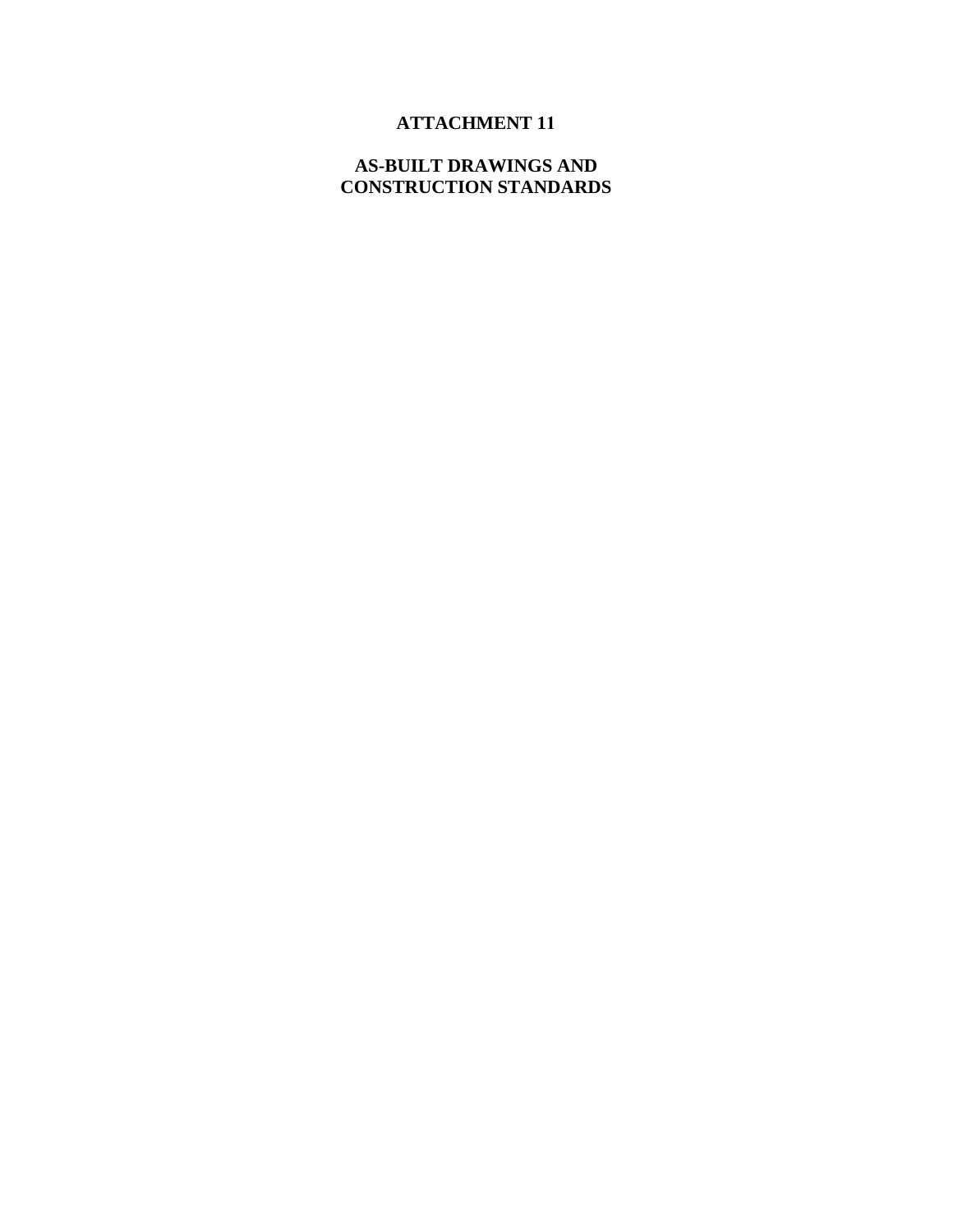## **APPENDIX A**

### **AS-BUILT DRAWINGS**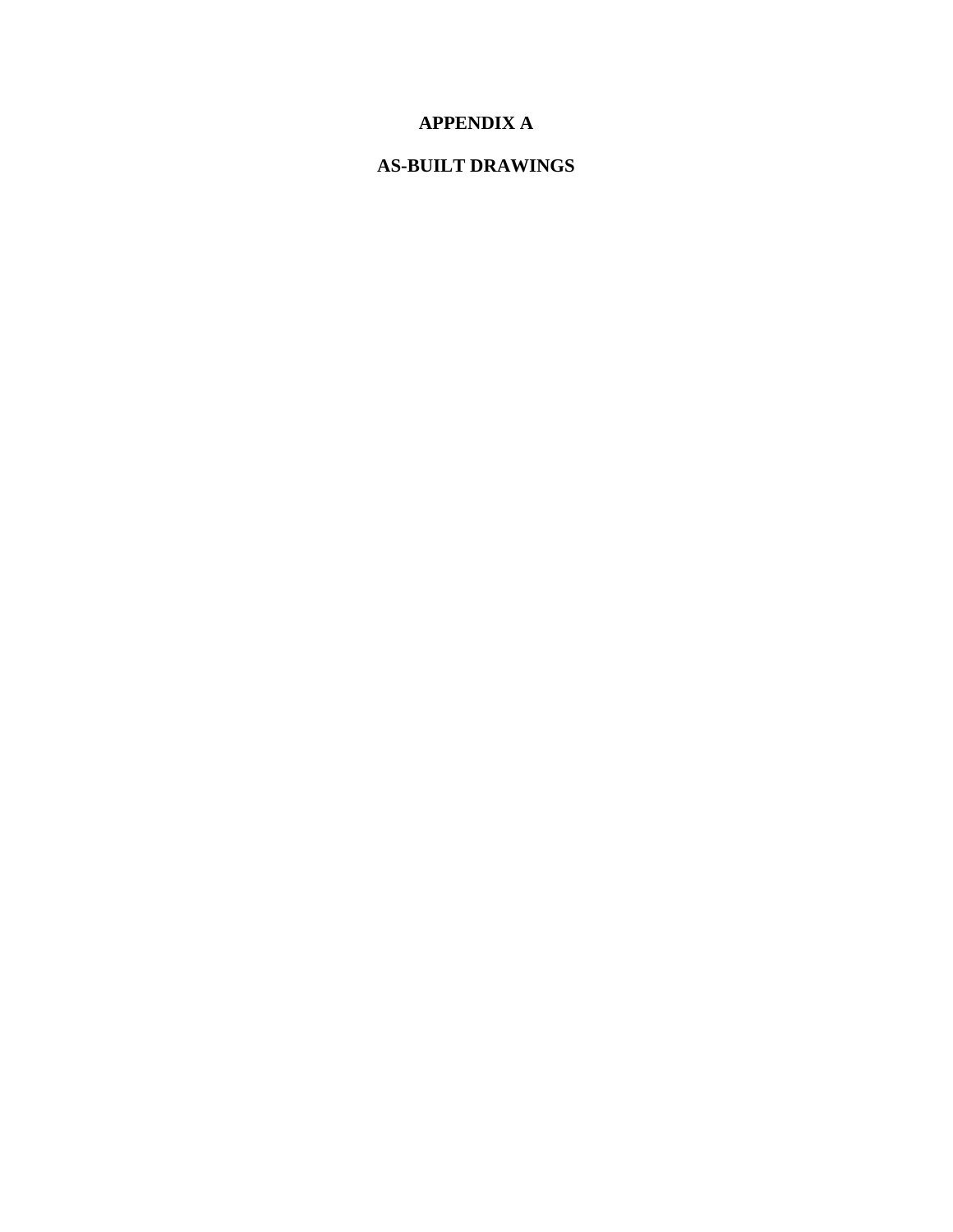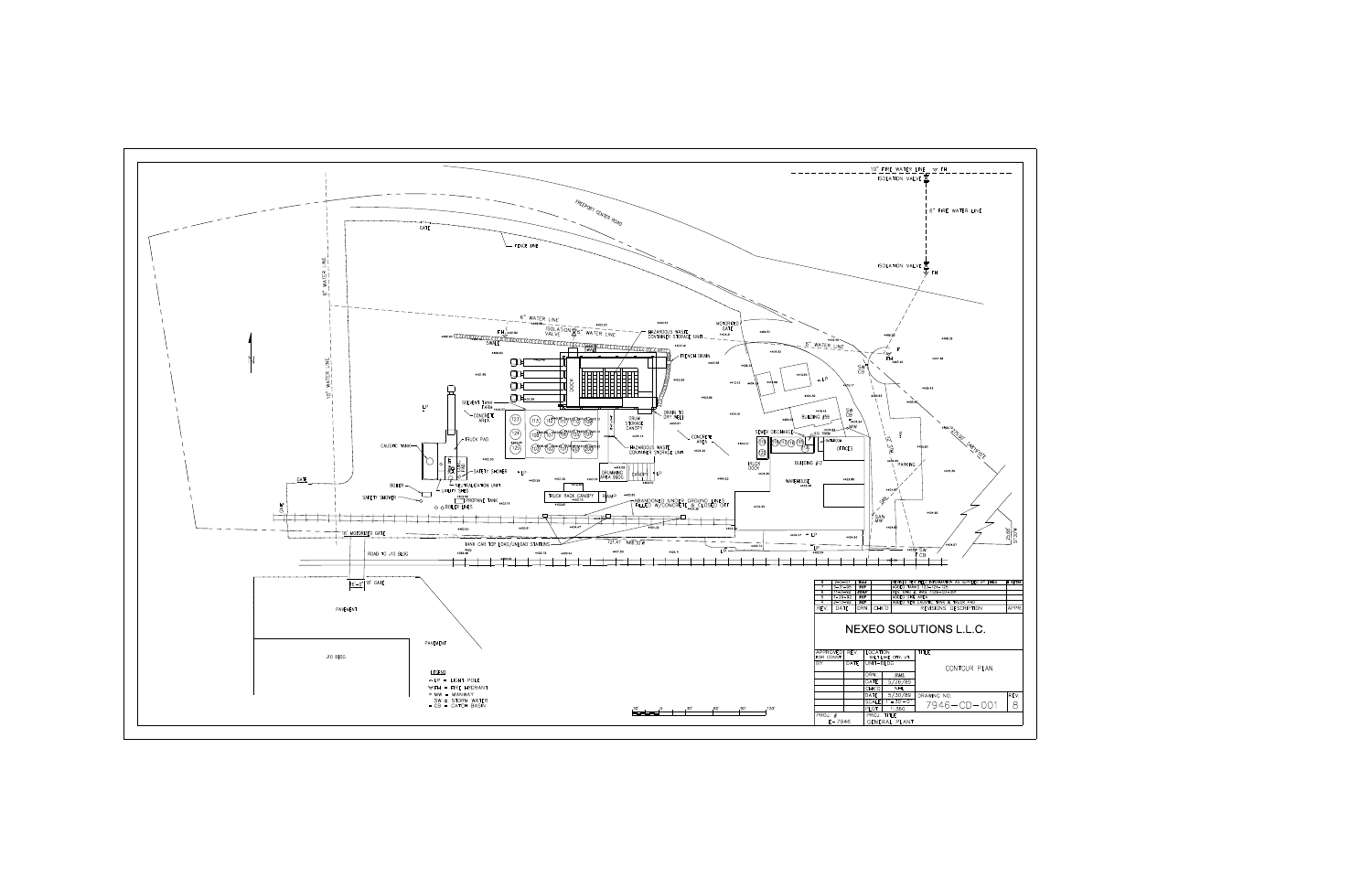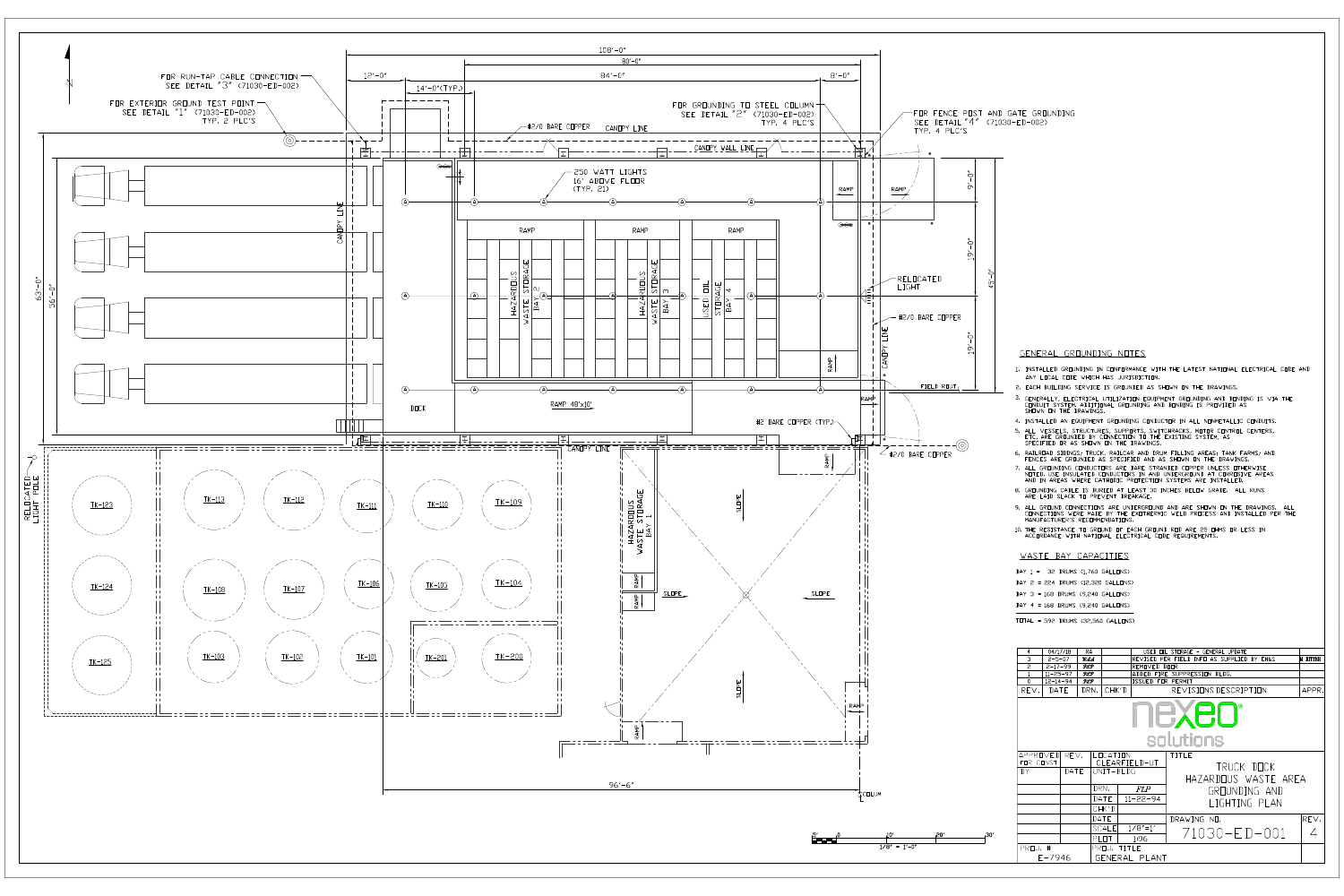

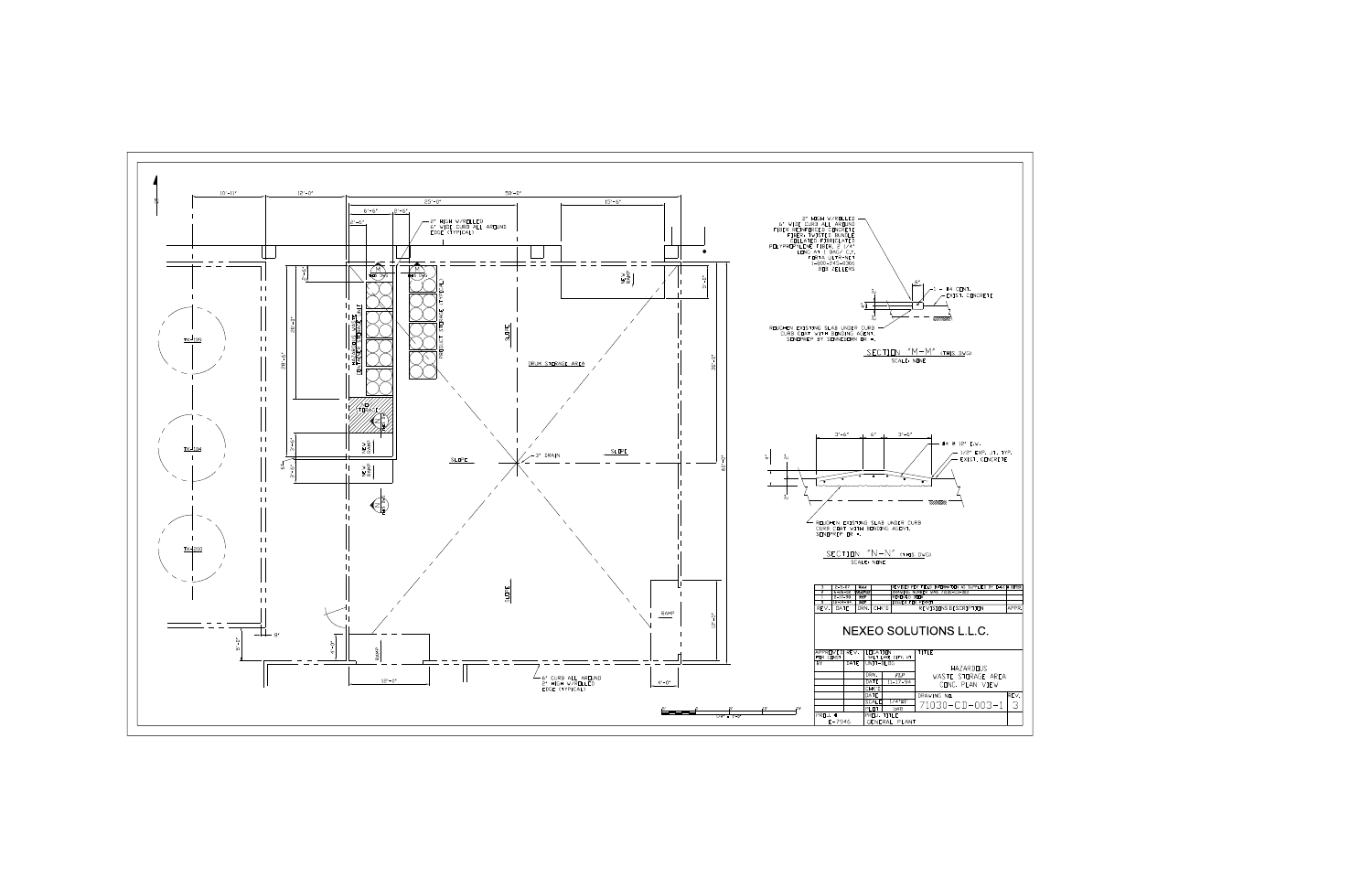## **APPENDIX B**

## **SEALANT SPECIFICATIONS**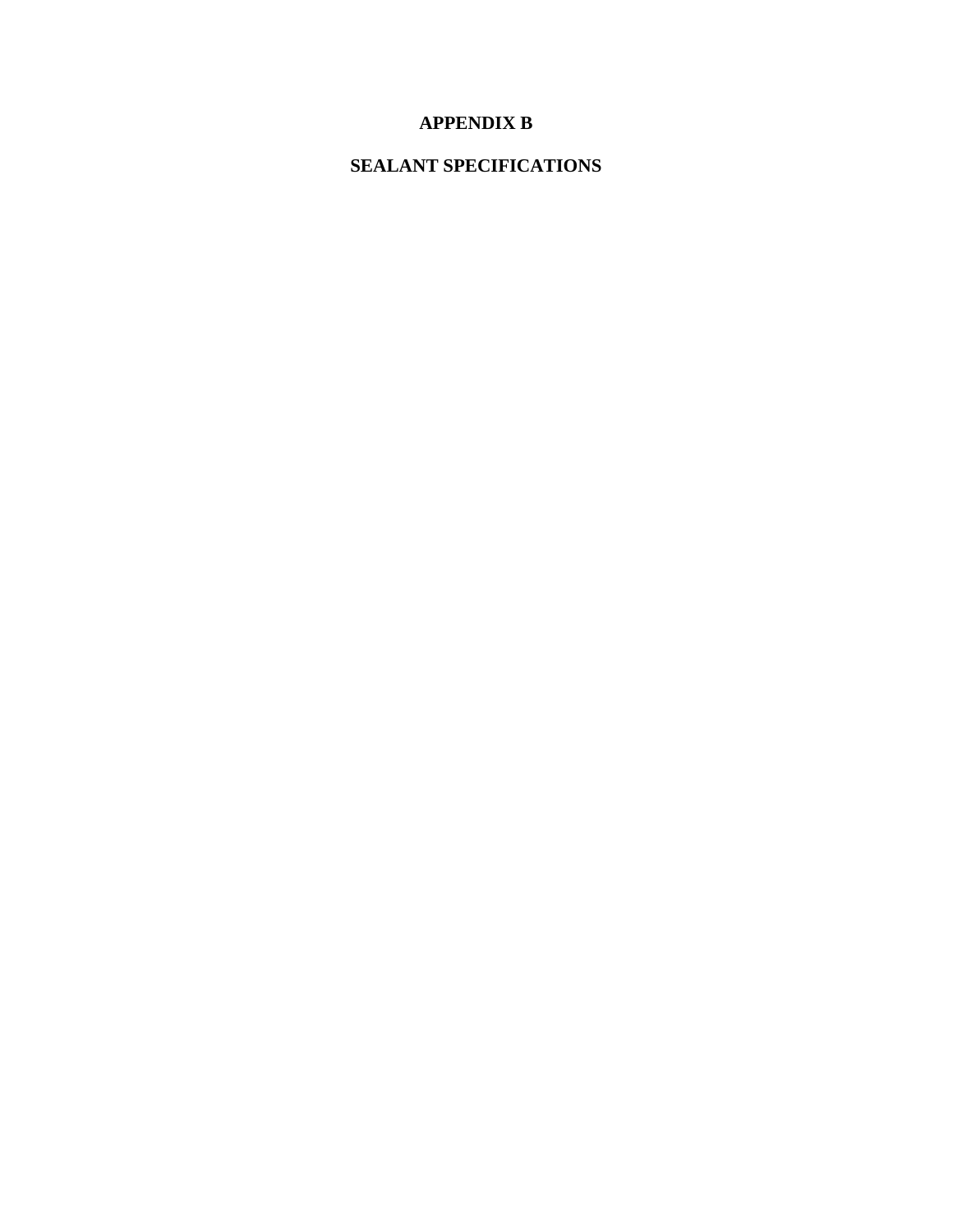April 28, 1994



Mr. Larry Valentine **ASHLAND CHEMICAL** P.O. Box 2219 Columbus, Ohio 43216

#### RE: Sika Pronto 19, SikaPronto 19 TF Chemical Resistance

#### Dear Mr. Valentine:

Please be advised that SikaPronto 19, and SikaPronto 19 TF, when mixed, placed, and cured in accordance with the Sika Technical Data Sheet, are appropriate materials for structurally repairing cracked concrete. SikaPronto 19 and SikaPronto 19TF are solvent-free, high molecular weight methacrylates, that penetrate cracks by gravity and seal concrete substrate surfaces.

In addition, based on strict testing performed by Sika Corporation, 201 Politio Avenue, Lyndhurst NJ 07071, SikaPronto 19 and SikaPronto 19TF demonstrated excellent resistance against the following list of chemicals, after one (1) month of primary contact (material and curing conditions 73°F and 50%  $R.H.$ ):

#### CHEMICALS (75°F test temperature)

Sodium Chloride Solution Sodium Hydroxide 30% Cement Water (Saturated) Detergent Solution (5% Ajax) Hydrochloric Acid 10% Sulfuric Acid 10% Oxalic Acid 10% Citric Acid 10% Fuel Oil (Home Heating) Gasoline (Unleaded) Iso-Octane Toluol Silage **Synthetic Silage** Ethyl Alcohol' Zylene 10% **MEK 10%** Material destroyed after one (1) month of primary contact.

Based on these results, it is Sika Corporation's opinion that, SikaPronto 19 and SikaPronto 19TF may provide resistance to the submitted list of materials for intermittent and secondary containment conditions.

2190 Gladstone Court . Suite A . Glendale Heights, IL 60139 . Phone 708-924-7900 . FAX 708-924-8508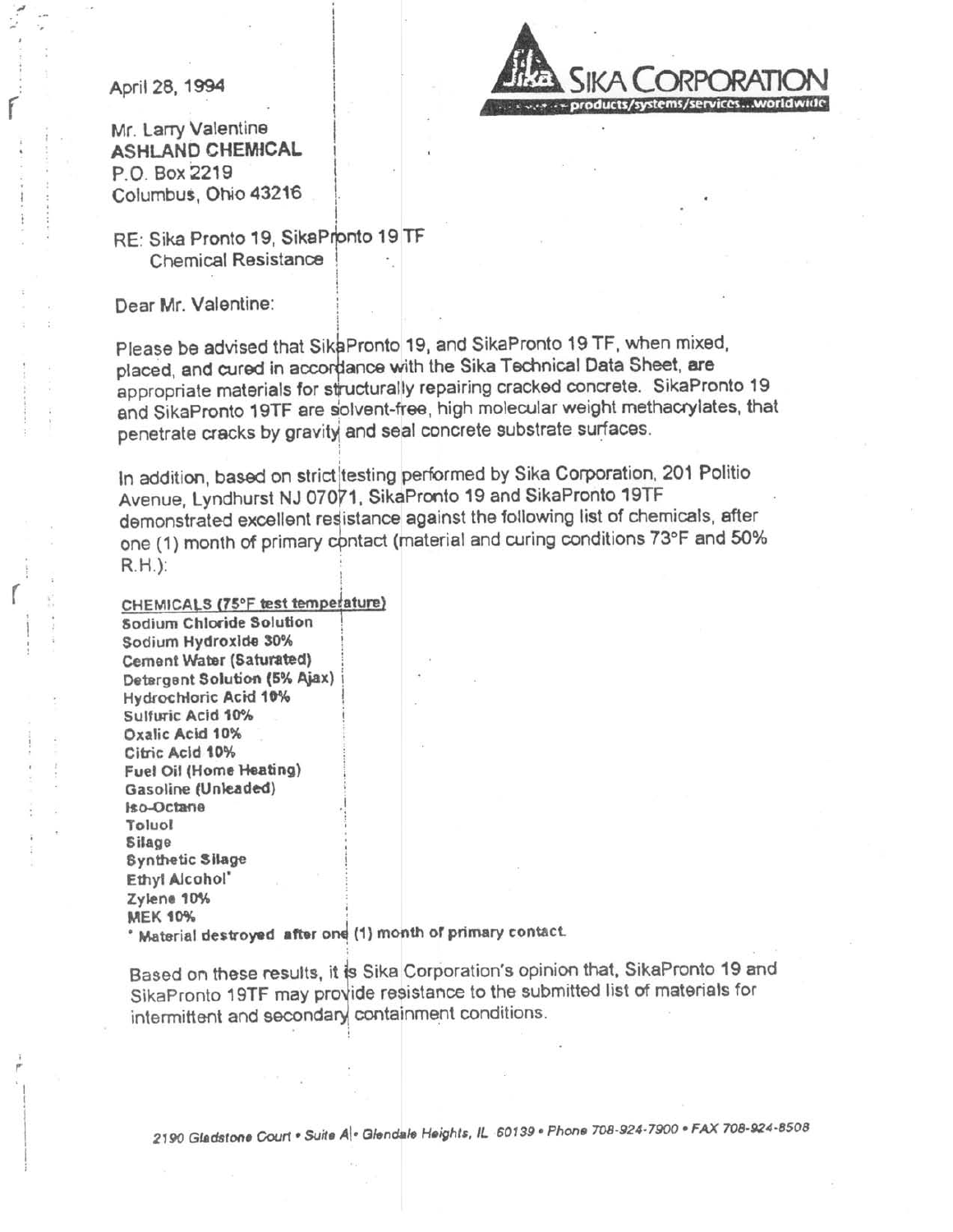# **SIKA CORPORATION**

If I can provide additional information, please contact the Technical Service<br>Department at (800) 933-S|KA or (708) 924-7900.

Sincerely, SIKA CORPORATION, INC.

 $9x - 19$ .

Etien O. Frett **Technical Service Representative** 

cc: Eric Emst Todd: C. Spindler Tom Zuppa

ETIEN2/ASHCHM19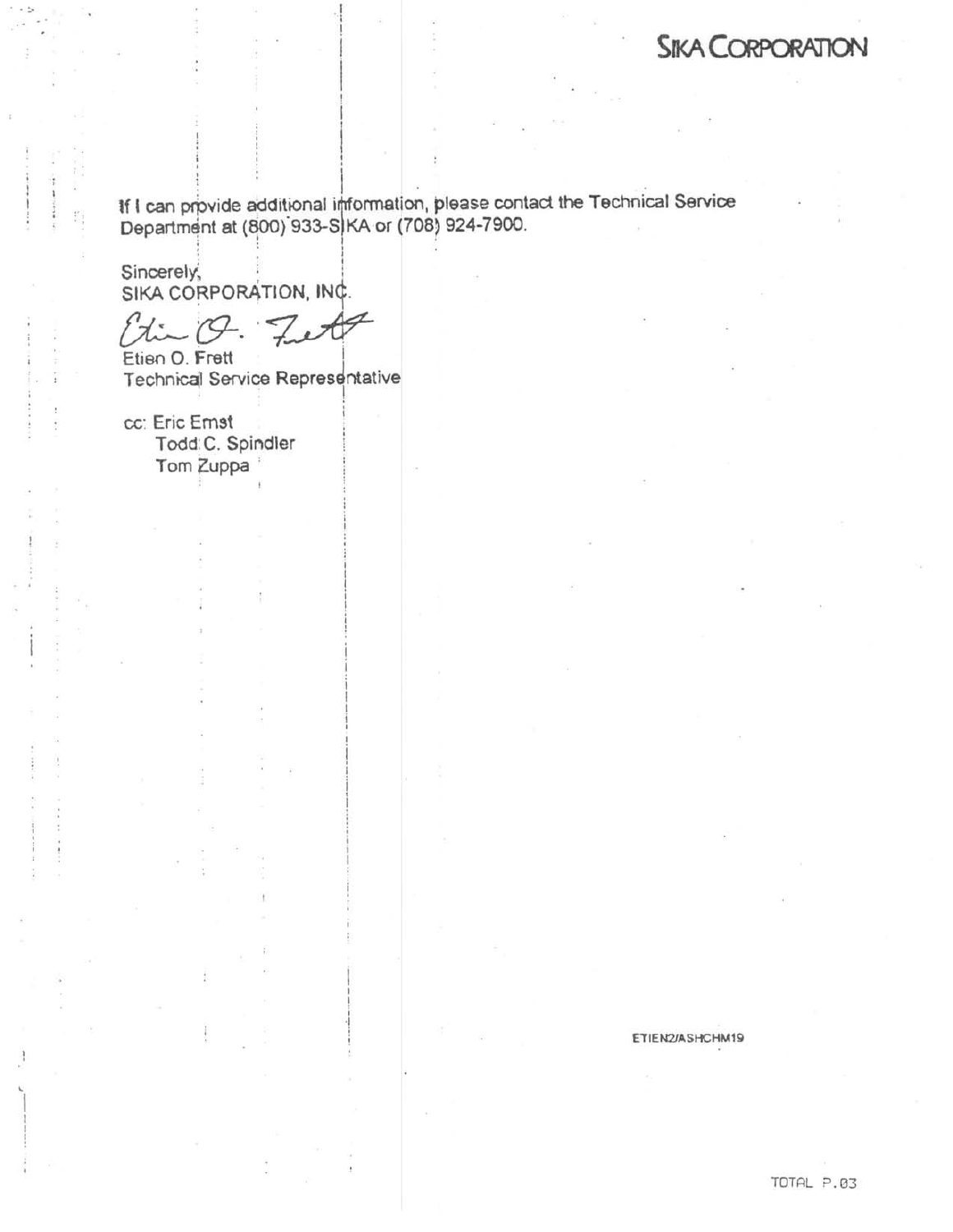|               | <b><u>aikaPronto</u></b> <sup>®</sup> 19                                                                                                                                                                                                                                                                         |  |
|---------------|------------------------------------------------------------------------------------------------------------------------------------------------------------------------------------------------------------------------------------------------------------------------------------------------------------------|--|
|               | improved, modified-methacrylate<br>which have the contracting sealer                                                                                                                                                                                                                                             |  |
|               | <b>Contracta</b>                                                                                                                                                                                                                                                                                                 |  |
|               |                                                                                                                                                                                                                                                                                                                  |  |
|               |                                                                                                                                                                                                                                                                                                                  |  |
| Description:  | SikaPronto 19 is a 2-component, rapid-curing, solvent-free, modified-methacrylate, crack<br>healer/penetrating sealer.                                                                                                                                                                                           |  |
| Where to Use: | Use on grade, above, and below grade on concrete and mortar. SikaPronto 19 structurally<br>repairs cracked concrete; seals surface of concrete from water and chlorides.<br>For horizontal decks, slabs, patios, driveways, parking garages, and other substrates exposed<br>to foot-and pneumatic-tire traffic- |  |
| Advantages:   | Structurally improves concrete surface.<br>Easy on-site batching - use only complete units.<br>Does not produce a vapor barrier.<br>Low viscosity for easy, topical applications and excellent penetration into cracks.                                                                                          |  |
|               | Not flammable.<br>Low odor.<br>High bond strength.<br>· Prolongs life of cracked concrete.<br>Flash point, 'A' Component, is a high, safe-to-work-with 220F.<br>As a penetrating sealer, SikaPronto 19 reduces water absorption and chloride-ion intrusion.                                                      |  |
| Coverage:     | 150-200 sq ft/gal for crack healing and surface sealing. Coverage varies with porosity and<br>surface profile of substrate. Higher porosity will reduce coverage.<br>300-400 sq ft/gal when used as a prime coat for SikaPronto 11 concrete and SikaPronto<br>Broadcast.                                         |  |
|               |                                                                                                                                                                                                                                                                                                                  |  |

 $\mathcal{L}_{\mathcal{S}}$  . The set of  $\mathcal{S}$ 

 $\sim$ 

 $\frac{1}{\lambda_{1}}$